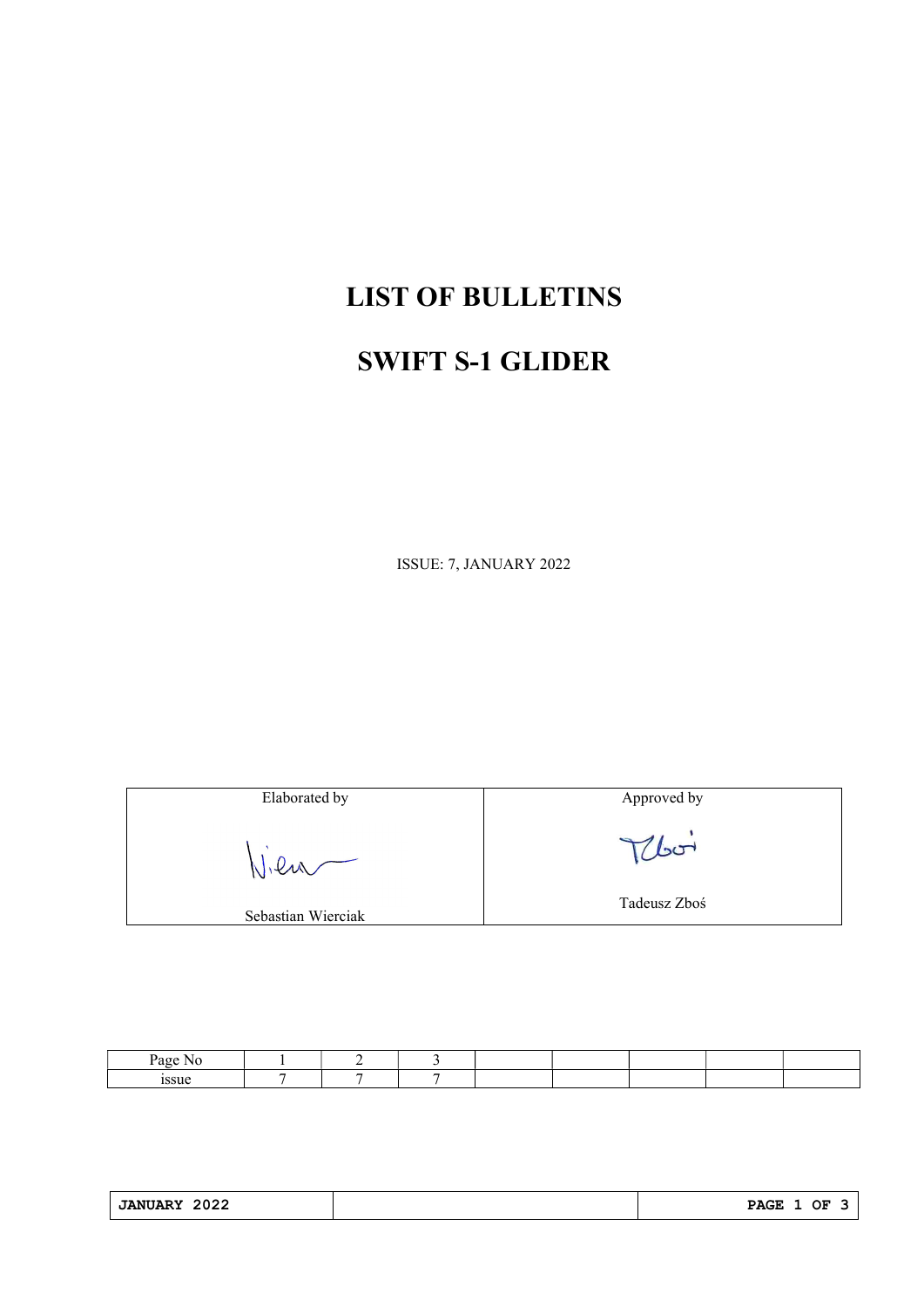| ZAKLADY LOTNICZE      |  |  |
|-----------------------|--|--|
| MARGANSKI & MYSLOWSKI |  |  |

LIST OF BULLETINS SWIFT S-1

| <b>Service Bulletin/</b><br>issued    | <b>AD</b><br>/Authority/<br>issued | <b>S/N</b> affected                                                                                                                                        | Subject / action                                                                                                                                                                   | <b>Status</b>                                                                |
|---------------------------------------|------------------------------------|------------------------------------------------------------------------------------------------------------------------------------------------------------|------------------------------------------------------------------------------------------------------------------------------------------------------------------------------------|------------------------------------------------------------------------------|
| BE 101/92 SWIFT.<br>18 September 1992 |                                    | bringing the S/N 101 and 102 SWIFT<br>S-1 gliders to conformity with the design<br>101, 102<br>approved by the Type Certificate No<br>BG 181 of 12.08.1992 |                                                                                                                                                                                    | required for CofA based<br>on TC No BG-181, upon<br>expiry of temporary CofA |
| BE 102//93 SWIFT,<br>15 January 1993  |                                    | P-05, P-06, P-08,<br>installation of C.G. towing hook on S/Nos<br>$101 - 108$ ;<br>P-05, P-06, P-08, and 101 - 108<br>from #109 on - standard              |                                                                                                                                                                                    | at operator discretion                                                       |
| BE 103/93 SWIFT,<br>10 May 1993       |                                    | inspection of wing leading edge area<br>P-05, P-06, P-08,<br>against cracks;<br>$101 - 109;$<br>check the drainage holes are clear                         |                                                                                                                                                                                    | required by Producer SB                                                      |
| BE 104/93 SWIFT,<br>10 May 1993       |                                    | all S/N                                                                                                                                                    | amendment to glider lubrication plan,<br>revision to glider Technical Service<br>Manual (TSM)                                                                                      | required by Producer SB                                                      |
| BE 105/93 SWIFT,<br>19 September 1993 |                                    | P-05, P-06, P-07,<br>P-08, and 101-115;<br>from 116 on - standard                                                                                          | reinforcement of rudder pedal arm                                                                                                                                                  | at operator discretion                                                       |
| BE-106/94 SWIFT,<br>12 June 1994      |                                    | S/Nos up to 117;<br>from 118 on - standard                                                                                                                 | reinforcement of rudder pedal mount in<br>fuselage                                                                                                                                 | required by Producer SB                                                      |
| BE-107/94 SWIFT,<br>15 June 1994      |                                    | 106, 108                                                                                                                                                   | modified layout of radio wires,<br>revision to glider TSM                                                                                                                          | required by Producer SB                                                      |
| BE-108/94 SWIFT,<br>20 June 1994      |                                    | S/Nos up to 118;<br>from 119 on - standard                                                                                                                 | revisions to glider TSM                                                                                                                                                            | required by Producer SB                                                      |
| BE-109/94 SWIFT,<br>4 December 1994   |                                    | optional,<br>106,108 - mandatory<br>from #109 on - standard                                                                                                | S/Nos up to 105 & 107 - $ $ exchange of originally mounted rudder<br>pedal travel stop with modified one,<br>required by National CAA on gliders<br>registered in France           | required by French CAA;<br>required by Producer SB                           |
| BE-110/95 SWIFT,<br>3 June 1995       |                                    | all S/N                                                                                                                                                    | installation of disc brake on main wheel<br>(optional equipment)                                                                                                                   | at operator discretion                                                       |
| BE-111/97 SWIFT,<br>16 May 1997       |                                    | all S/N                                                                                                                                                    | extension of glider service life<br>to 1500 flight hours                                                                                                                           | mandatory after reaching<br>500 hours total flying<br>time<br>(CAA approved) |
| BO-112/2005 SWIFT<br>23 January 2005  | EASA AD No<br>2005-0016<br>Rev 1   | all S/N                                                                                                                                                    | inspection of control column against<br>cracks, verification of travel limiter<br>presence on control column for both<br>push and pull direction, revision to glider<br><b>TSM</b> | mandatory by EASA AD<br>No 2005-0016 Rev1                                    |